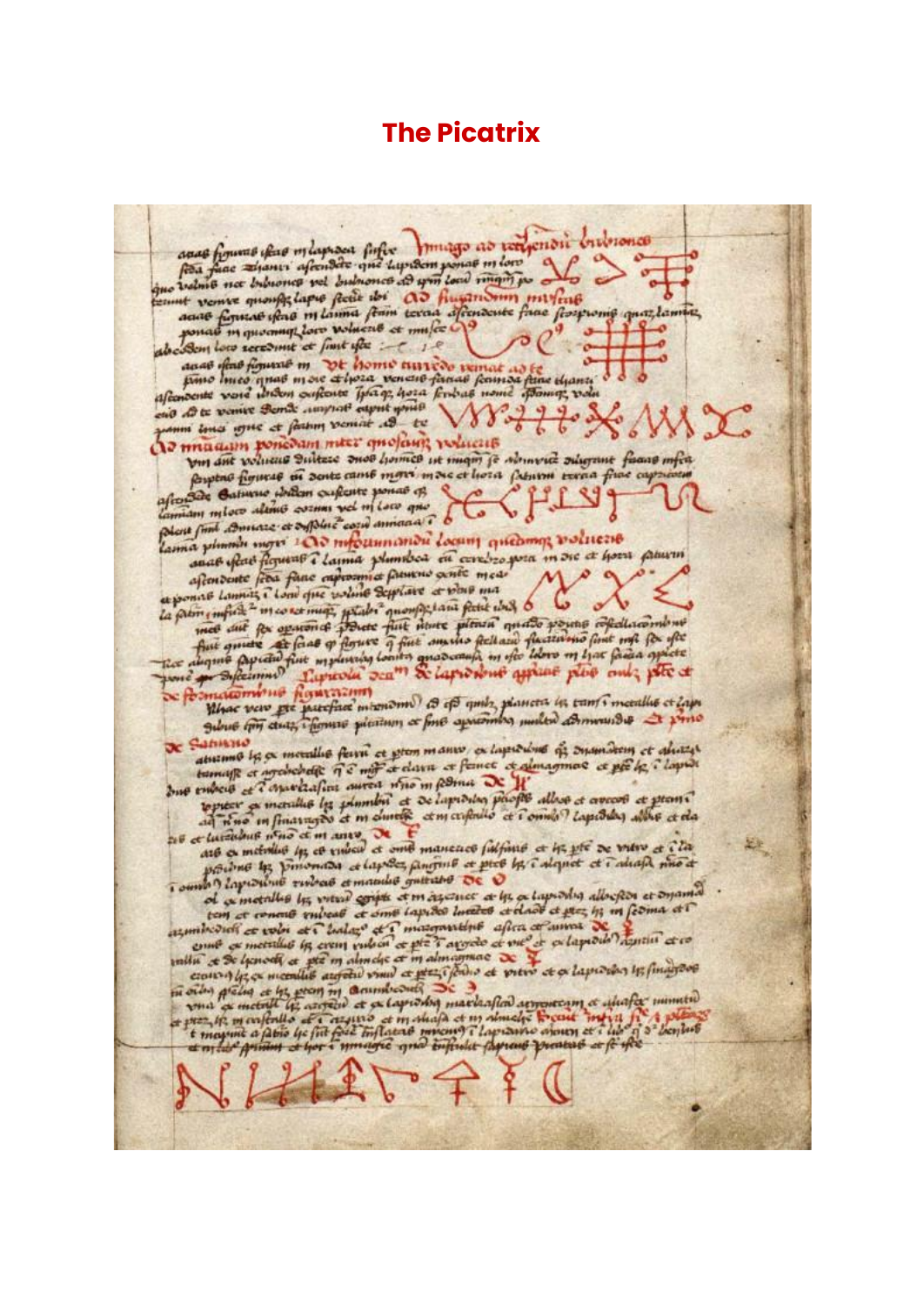Introduction: The Picatrix (P) is perhaps best known as a manual for occultist talismanic magic based on astrological principals. Based primarily on the lunar mansions, a theoretical understanding of the cosmos that divides the sky into twenty-eight sections based on the lunar cycle within a month, the Picatrix guides its readers through a series of methods for attaining an outcome of one's desire through aligning the practitioner with the lunar cycles, sympathetic resonances to material correspondences, and optimum times to perform magical acts based on precise planetary alignments, especially in consideration of the lunar mansions. Despite the fact that the major emphasis of the author's work involves detailed recipes for ritual, he does also express a philosophical foundation with which he justifies his actions. A philosophical foundation that rests largely on the theory of hypostases articulated in Plato's Timaeus. By presenting us with a philosophical basis for his actions, the Picatrix moves out of being merely a cookbook for the occult inclined and gives way to other considerations.

This paper will attempt to explore those philosophical foundations on which the Picatrix rests. What is the purpose for the individual who sees this text? What is gained from utilizing it? The author says he does it all for wisdom. What does this text say about wisdom? This paper will first articulate the issue of authorship and a brief summary of the magical practices found in the text. The various historical and philosophical influences on the text will also be articulated. Once these particulars are addressed, the philosophical foundation as presented by the author of the Picatrix will be explored, along with a brief exploration of Plato's Timaeus. Criticisms and Conclusions will follow.

## Authorship

David Pingree claims that Islamic thinkers established the Picatrix as "the most through exposition of celestial magic in Arabic" . He argues that the author of the Picatrix, though has previously been incorrectly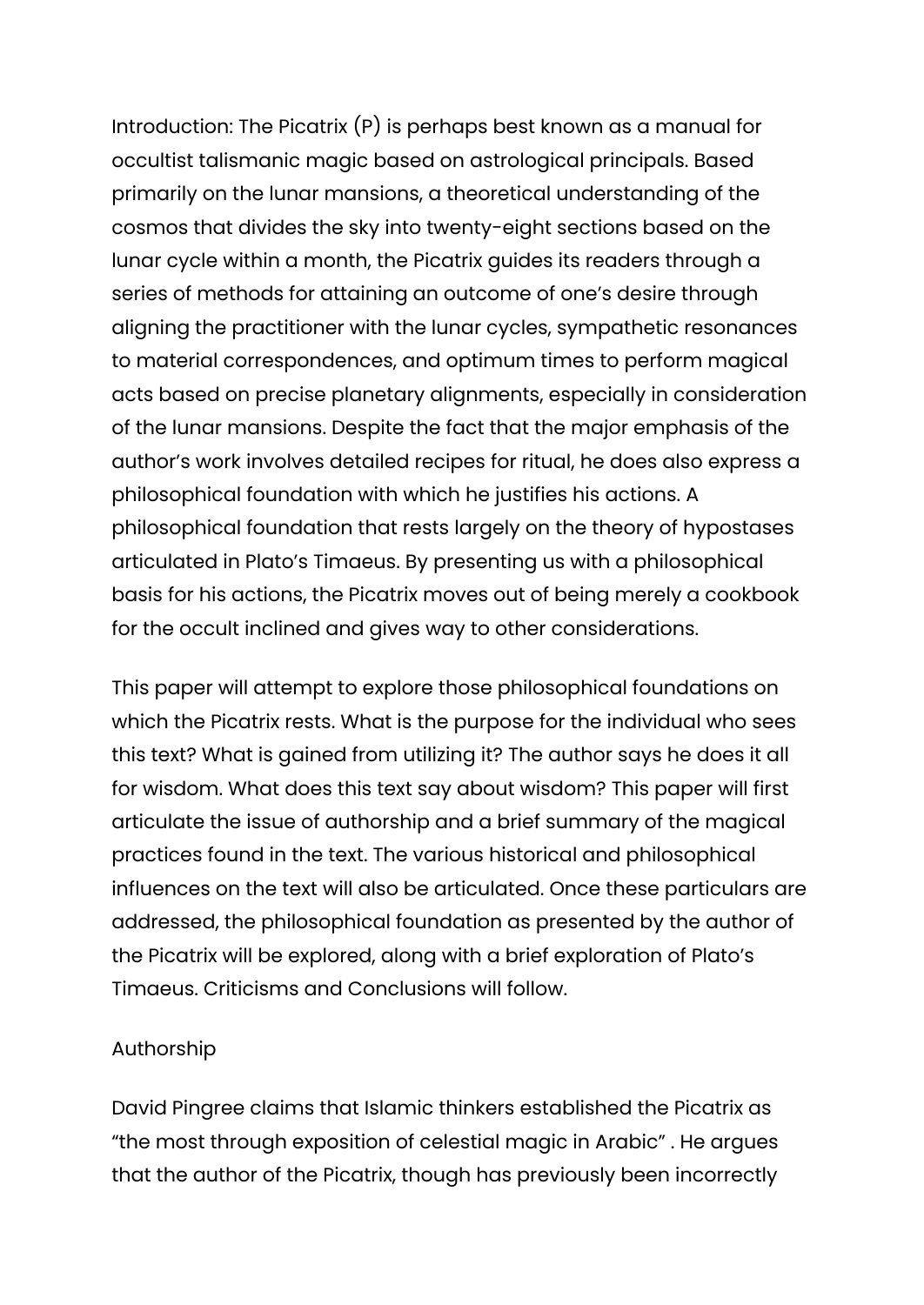identified, is actually unknown. We can say with certainty that the text originates from Spain, but any authors who may be attested to be the writers of the Picatrix lived long after it's publication. Though many Arabic books in a great variety of hermetic, alchemy, astrology, and various forms of magic, including celestial magic arose during the same time period of the twelfth century, the Picatrix is unique in that it compiles all these systems of thought into one cohesive whole. The author speaks in a voice that is distinctly different that the authors already known. The best that can be surmised is that the Picatrix was influenced by many other texts, and cites many sources (which will be discussed later). Its accurate authorship remains unknown.

The Magical Practices Found in the Picatrix

David Pingree defines magical practices as those that are dependant on the premise that some natural products, such as stones, plants, and animals, have a direct sympathy with and can utilize the powers of spiritual or demonic forces. These spirits permeate the elements and exist on other worldly realms that correspond to our material on earth. This understanding of magical practice and theory has a history of influence that can be comprehended within the Picatrix, otherwise known as Ghayat al-Hakim, or The Aim of the Sage.

By providing an intricate and highly structured philosophical basis for its actions, Pingree argues that the Picatrix operates under the pretension that all the magical instruction contained therein, regardless of how grotesque the performance or how vile the requirement addressed may be, are approved of and perhaps even involve the power of a supreme God, through the intermediaries of His angels and supportive spirits willing to reach a human practitioner and intercede on one's behalf.

The fundamental object of the Picatrix is to teach its reader how to ascertain the appropriate astrological time to contact celestial spirits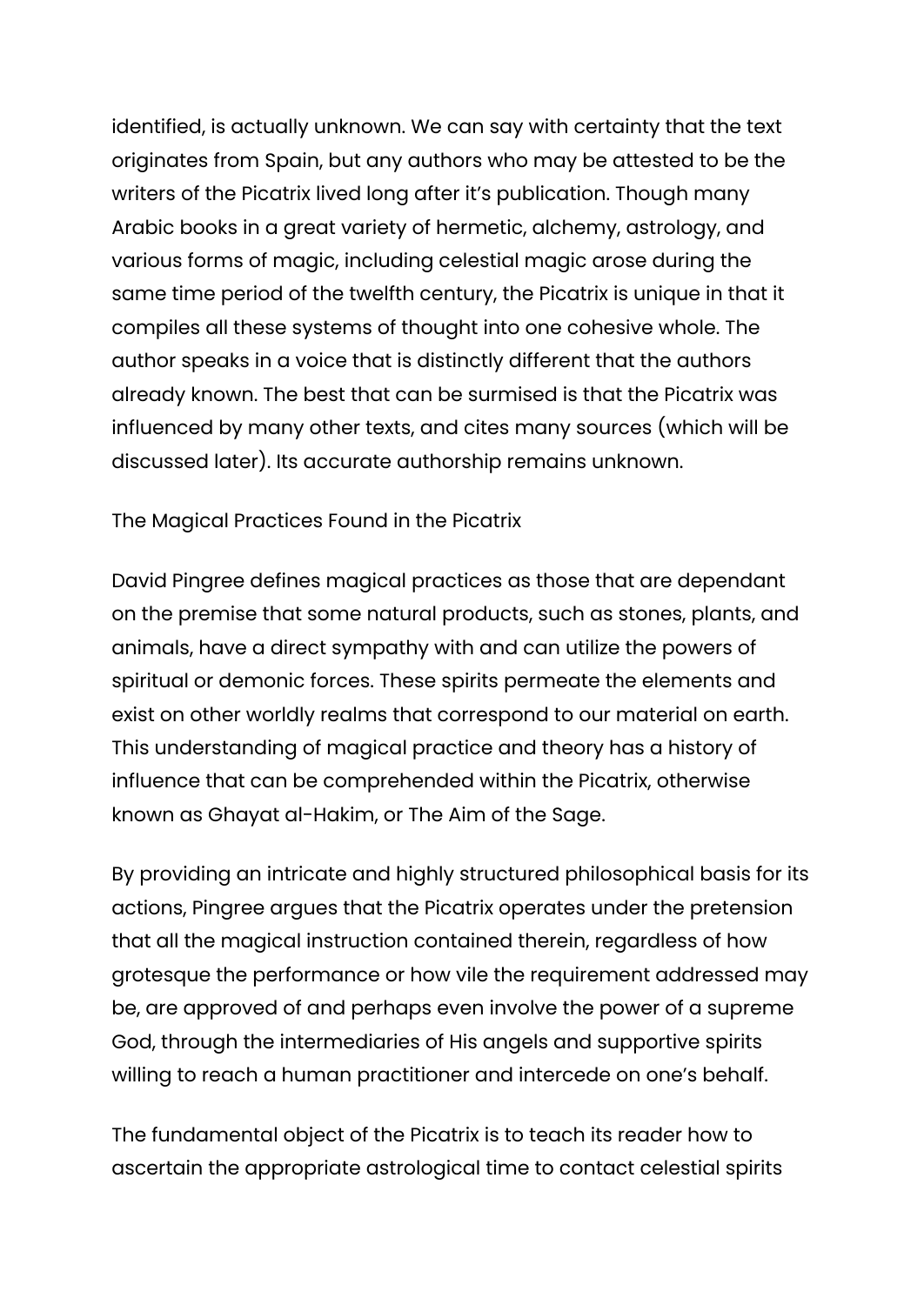and then "draw down" their essence by inducing them into a talisman created with materials which are sympathetic to, or in other words resonate to, that particular spirit. In this way, the talisman becomes infused with that spirits energy so that the ends of the practitioner match the intention with which the talisman was created. The talisman there on contains the power of the spirit infused into it. This talismanic approach involves rituals, where inducing the spirit is encouraged through the use of various materials including stones, minerals, plants, or animals that correspond to the spirit's celestial sphere of natural residence. An image, words, incenses, and animal sacrifices that also hold to this correspondence are utilized at an astrologically determined time.

Pingree highlights the importance of an astrologically sanctioned time. Pingree states that the author of P believed that it was only at those moments, as articulated by the author, that the corresponding planetary alignment would allow the opening for the spirit to be accessible. It would be only in that moment that an opening in the celestial spheres would take place, which would allow a spiritual being to travel through a specific ray and into the talisman. The practitioner, at this astrologically sanctioned time, took great care to ensure as clear a passage as possible from spiritual power to talisman. Rituals would be performed considering not only supportive celestial alignments, but the practitioner went through great lengths to ensure that their participation in the ritual aided contact and penetration. Practitioners did this through extensive rituals of personal purification, involving but not exclusive to ingesting certain foods, wearing of specific garments, burning incense which correspond to the spirit being called, making animal sacrifices, and verbal recitations of sacred words, said at times either in prayer form, or hymns recited in rhythmic repeated fashion.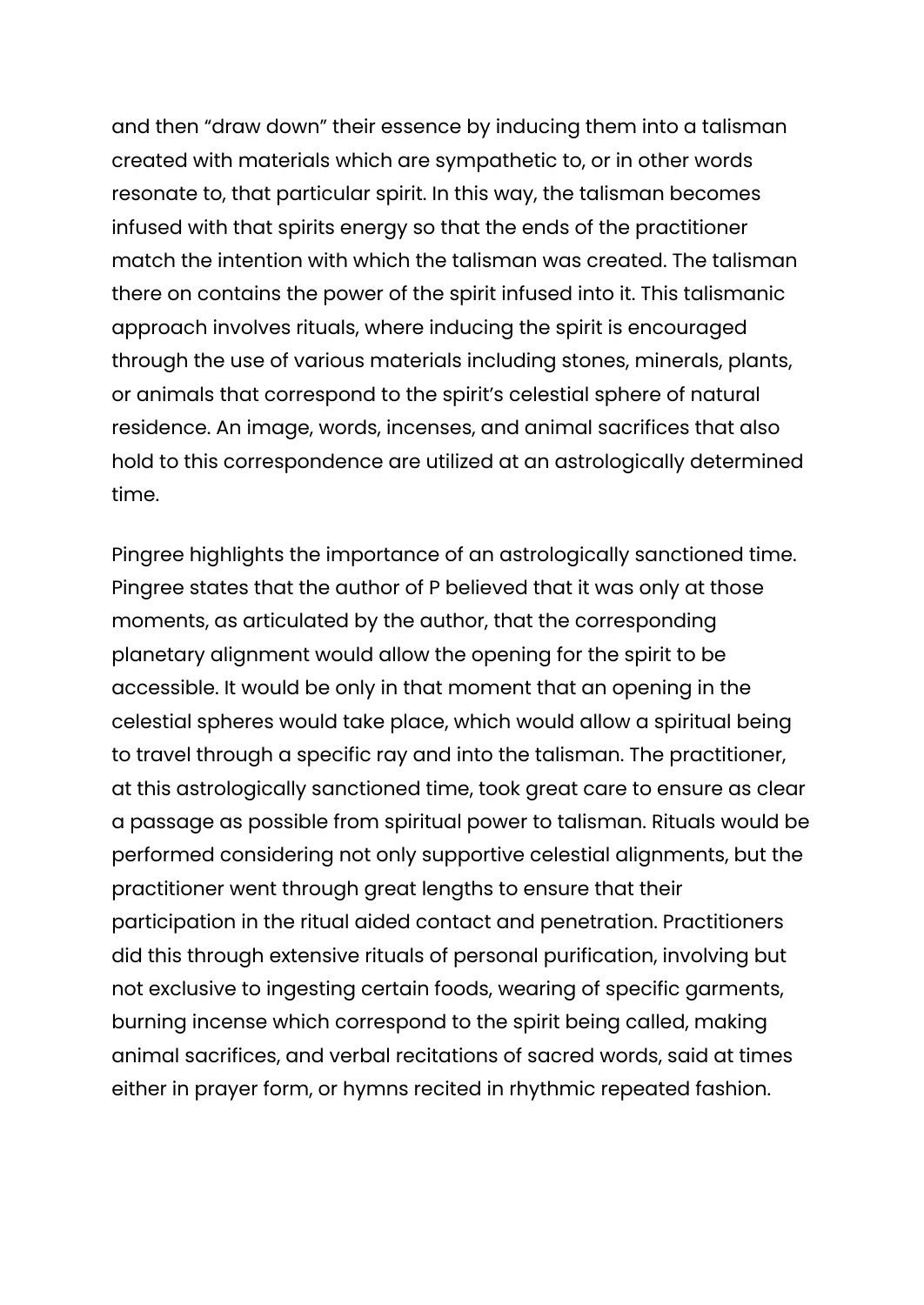This idea of sympathetic chains running from planetary spirits and into material objects is central to the philosophical foundation on which the celestial magic of the Picatrix rests. The text contains tables of extensive correspondences. "Lengthy lists of planetary stones, of the psychological faculty, activities, language, exterior and interior parts of the human body, colour, taste, places… metals, trees, herbs, plants, spices, animals, insects, and birds governed by each of the zodiac signs" were articulated. Such correspondence tables and subsequent images based on decan, a subdivision of every third of each zodiacal sign, as well as correspondences relating to each of the twenty-eight lunar mansions, is provided to its reader. Different segments of the sky, as determined whether by planet, zodiacal sign, decan, or lunar mansion, have different presiding spiritual bodies. The Picatrix maintains that the images representative of a spiritual body, when engraved on an amulet, further assert its magical effect. The amulet stays in sympathetic relation to the ritual, and keeps its connection to the planetary alignment and corresponding spiritual being, under which the amulet was created.

#### Historical Influences

Pingree is careful to trace the roots of each aspect of the Picatrix. He finds that the aspect of talismanic magic originates from Mesopotamia, where the tablets outlining instructions to create lunar talismans, are the oldest documents to be found on this matter . Dividing the sky into the subdivisions of decans goes as far back as ancient Egypt, where papyrus outlining correspondence tables of material substances to these sections of the sky are documented . The spiritual influences of the planets are suggested in the catarchic astrology of ancient Hellenistic times . Images relating lunar mansions to parallel iconography are found most notable in Indian Sanskrit texts .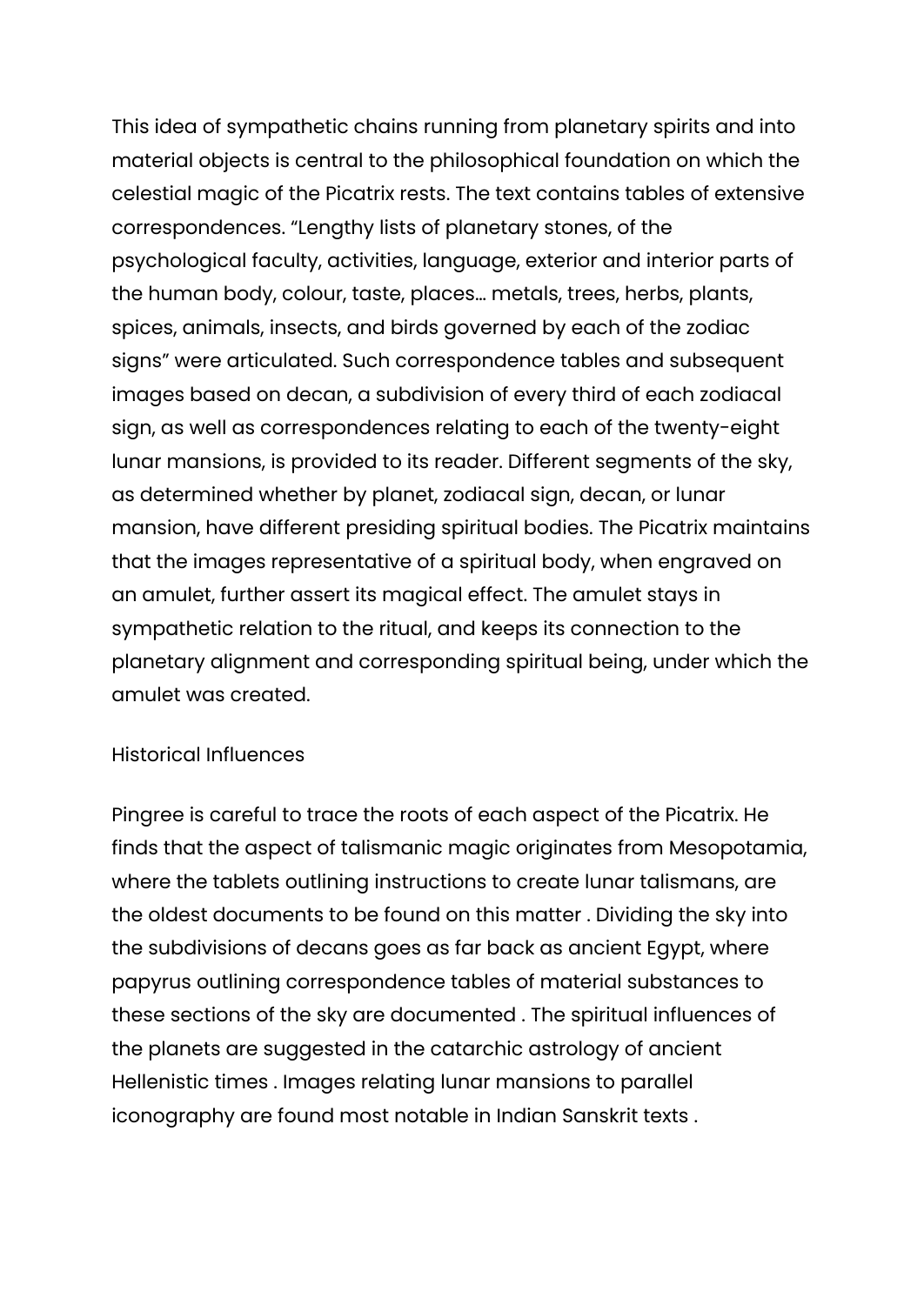Placing images of lunar mansions onto amulets and talismans is most specifically identified as Indian in origin. Pingree asserts it was Indian texts that identified the best activities to undertake and participate in during different days of the lunar cycle. A connection between lunar days and planning one's activities where also expounded on by the Iranians, Persians, Greeks, and Buddhists.

Pingree ultimately sums up the talismanic magic practices and instructions found in the Picatrix in two parts. First, entreaty and appeal to the planets and the angles representing or connected to those planets. Second, talismans infused by astral waves with heavenly, divine strength. These practices would have left the author open to persecution in the time the text was written for the perceived desire to reach demonic spirits. Any alterations and elaborate justifications, particularly on Neo-Platonic grounds, would have been well considered of the author.

#### Philosophical Influences

Pingree outlines the various influences on Arabic scientific thought that were taking place at the time the Picatrix was written. Though Neo-Platonism is an obvious influence for Pingree, particularly in Greek and Syrian literature, there was also an influence of Indian and Iranian thought that came together to form the mix of ideas that were taking place in Arabia at the time. This confluence of ideas dated in the region to pre-Islamic times. Pingree argues that although the Picatrix states that the magical practices described within are directly Neo-Platonic, which is based on the premise that "all magical powers (come) from the One who is by definition the Good", the magical actions in the text make it clear that the influences affecting the author date back to the ancient cultures of Egypt and Mesopotamia, filtered through Hellenistic and Roman systems . The Picatrix itself only names three main sources for its knowledge; The Sabians, the Greeks, and the Indians. It uses these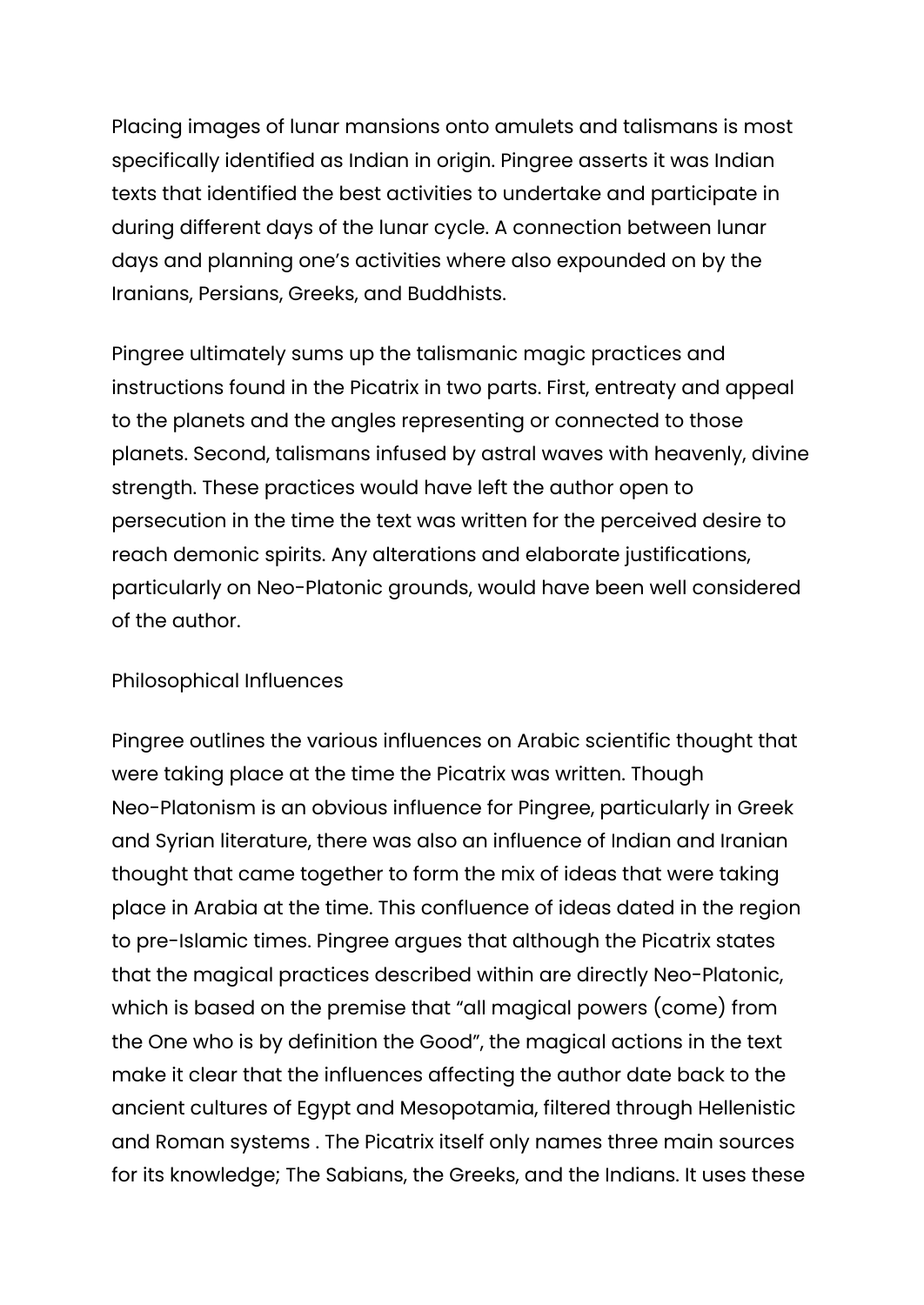cultures to justify its methods of creating talismans, worshiping the planets, and invoking magically projected characters through spoken phrases.

The Picatrix uses the Neo-Platonic framework of hypostases theory within which to operate when participating in magical practice. By staying within this framework the author assures that no demonic forces will be invoked and only the Good will be invoked. Though a detailed exposition of Plato's hypostases theory is outside the scope of this paper, suffice it to say that in Plato's cosmology all forms, seen and unseen, are connected through a chain that allows sympathy to occur. From "God, intellect, soul, nature, motion, heat, and the elements" there exists a parallel that allows the basis of magical practice.

#### The Author of P's Philosophical Basis

The author of the Picatrix begins his preface with an elaborate praise to God and the prophet of Islam, thus identifying himself as a Muslim philosopher. He goes on to say that he was encouraged by the interest of his time in the matters in which he speaks, mainly those of talismanic magic. He says that it was those of his generation that were unsure as to the approach they should take and lacked a manual of methodology in these matters who inspired him to write his treatise. He declares that philosophers before him intentionally presented their material in a manner that was hidden within symbols and articulated in a vague manner. Those other philosophers did this because they understood that the material being presented could be used for ill. The author of P is confident that this would not happen with his text because God sanctions what he has written and God protects the world. He does acknowledge that some knowledge must still be presented in a vague manner in order that it only is accessible to those who have done the initial work of being worthy of this knowledge. That is, that if someone has gone through the lengths to gain the preliminary knowledge of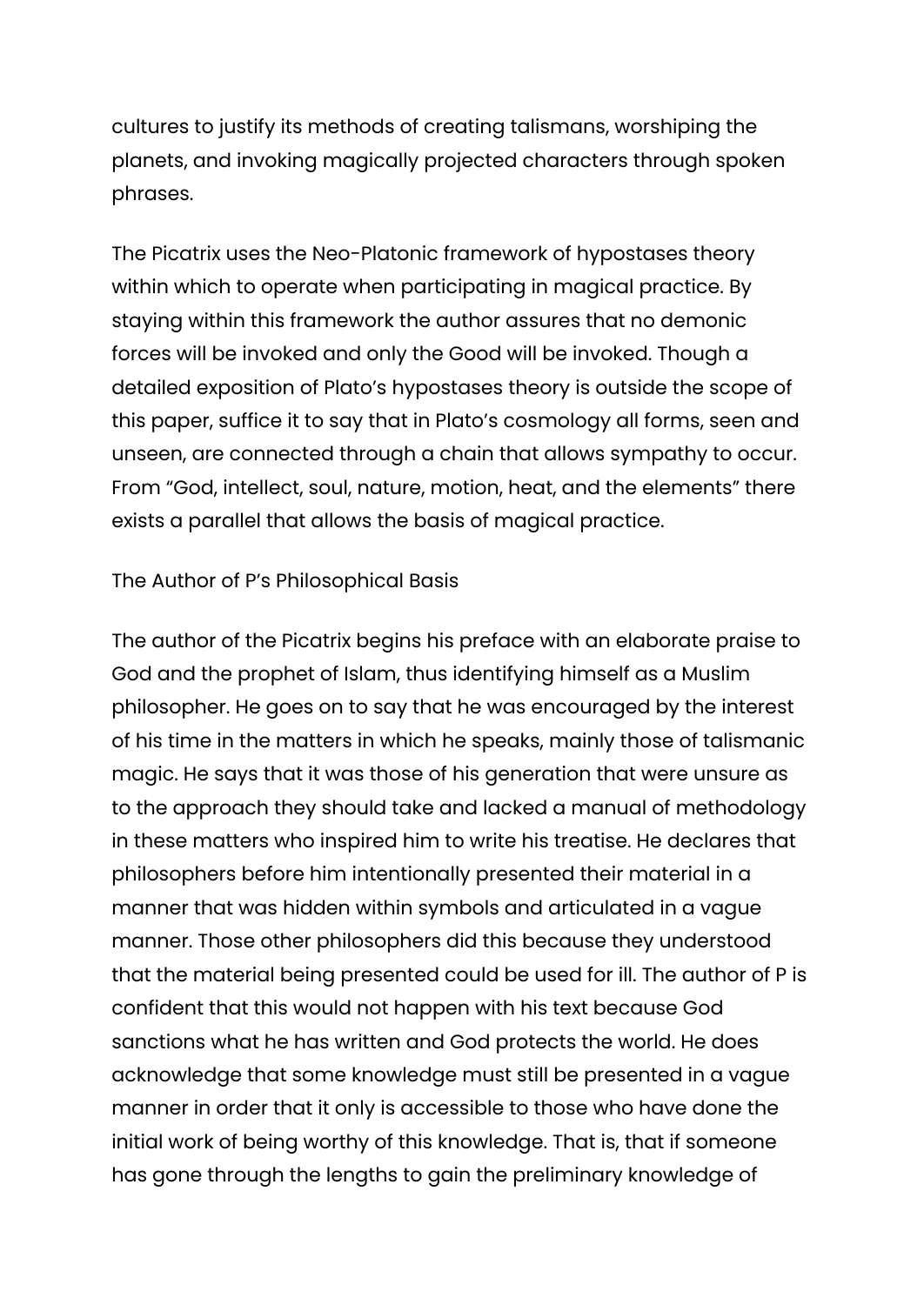understanding symbols and secret alphabets, then these secrets would rightly reveal themselves to them. In this way, the revelation of knowledge, particularly the knowledge he presents in this manual, is the kind that reveals itself slowly, through a practitioner doing the initial work of seeking knowledge. As more work is done to understand the symbols and codes, more is understood, and thus more is revealed.

Though the roots of the author's practice may have had polytheistic origins, as identified by Pingree earlier in this essay, the author makes it clear that his stand is completely monotheistic. His monotheistic basis is an important one for it connects to his understanding and justification of the Neo-Platonic model on which his practices are based. The author of P explains that it is the One who sits on top and has knowledge of all beings. He explains that there are ranks of reality, and that through effort, one can ascend through these ranks and elevate oneself in status, thereby bringing one's rank up higher on this hierarchy of reality. To know these ranks and to experience and accept their existence is "wisdom in reality".

The author of P believes that the ultimate goal and purpose of his task is the cultivation of wisdom. It is, according to him, "broad and noble, and seeking it is an obligation, as well as a virtue". To attain a degree of wisdom has benefits that include an enlightening of the intellect and a revealing of the spirit with an eternal, ceaseless, and magnificent luminosity that comes from the search for understanding the wisdom available by connecting to the beings of these various ranks. Significantly as well, paying less attention and giving less credence to the visible world of matter and material lead to the greatest benefits.

By sheer seeking does one begin to live in this elevated state where the wisdom of the One is more readily available. This allows a more personal relationship with the One and grants wisdom that is superior to those who do not do the work to cultivate this form of wisdom. It allows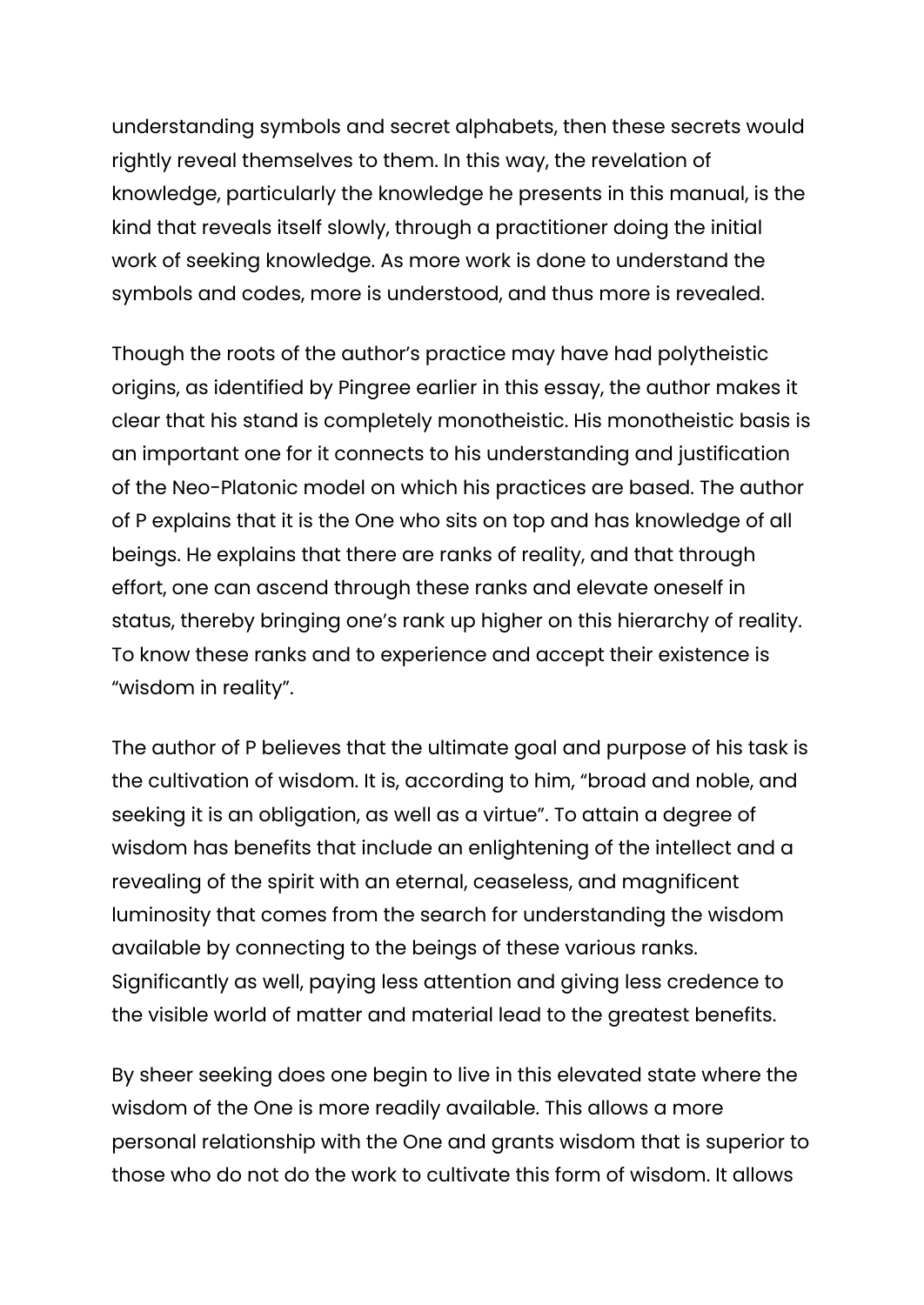the reality of the whole of existence, with its various realms and manifestations, to become more clear and transparent. By having this connection to the One, the practitioner, or rather cultivator and seeker of wisdom would have a foreknowledge of things to come. A better understanding of the relationship between cause and outcome, between source and consequence, thus being better able to see the variety of influences on the cause.

Wisdom seems to be the central theme and foundational basis for what motivates the author of P in his search and practice of the magical arts. He goes on to identify three subjective, personal, and particular features of wisdom. First, he explains that wisdom contains the inherent quality of growth and is undying, unending, and everlasting. Secondly, the cultivation of wisdom leads to an inner chastisement, and inner reprimand, that allows one to discipline, restrain and control one's self. Thirdly, and perhaps most importantly, wisdom is something that must be cultivated by the individual. It will not come uninvited and will not come within reach or move towards anyone who does not express interest or make some sort of appeal in the direction of its cultivation.

The author states that his whole intention for writing this manual to talismanic magic, as well as the philosophical basis, is to inspire and stimulate the reader towards the actions that may lead to the attainment of knowledge. This thirst, this desire, this wish to attain wisdom is what the author of P hopes to stimulate within the reader. It is the cultivation of knowledge that will lead to the attainment of wisdom that is the noblest goal of humanity.

The author of P's definition of magic corresponds to his understanding of wisdom. He gives a definition of magic that can be considered rather all-encompassing when he articulates magic as language, verbal skill, actions and activities that are utilized, either individually or together, in a manner that can catch the attention and interest, mesmerize, or charm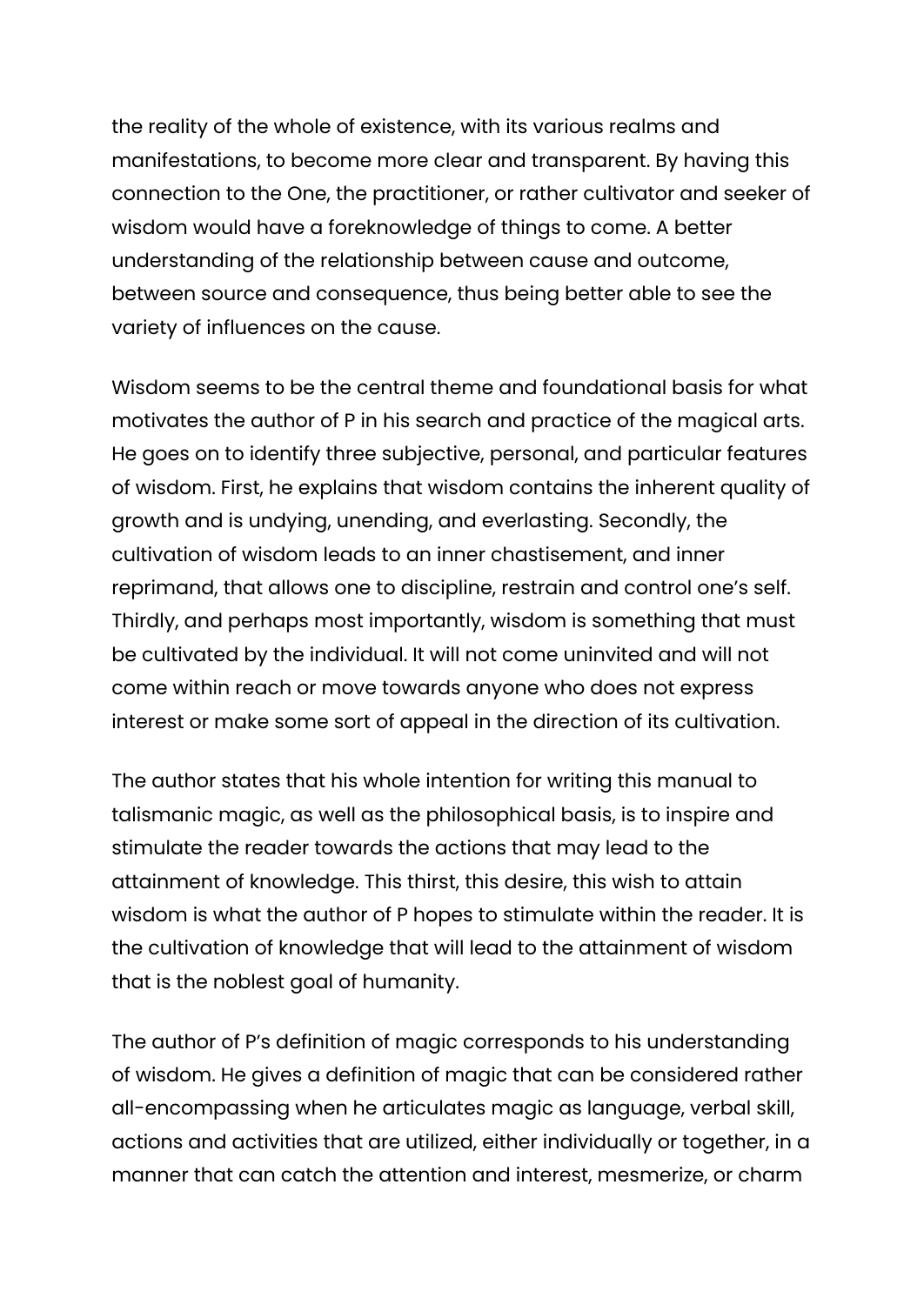a person or spirit. One is able to be a magnet for and create a centre of attention through expressive demonstration, monitoring, paying attention, and demonstrating appreciation. He acknowledges that what he is cultivating and articulating is a "vague discipline", but there is a heavenly power that can lead one to a depth of understanding required to appreciate the truth of his explanation. One can be lead to the layers of meaning he alludes to through examination, study, and imagination. These requirements make it challenging and demanding to understand for almost all people.

The author of P cites several philosophers throughout his text, and states he has modelled his own work after such notables as Plato and Proclus (elsewhere he also cites Aristotle, Ptolemy, and several Arabic thinkers of his time). He believes that both Plato and Proclus deliberately wrote in a manner that was unclear, ambiguous, elusive, and nebulous in order to guard and shield their work, and the wisdom contained therein, from people who would not be cognizant nor conversant. This indistinctness and ambiguity is what sets Plato apart and indicates his strength as a philosopher. It is the abstraction of his material that necessitates and obliges one who has the desire to know to be motivated to do the required contemplation, consideration, rumination, and meticulous assessment in order to find the wisdom buried behind what appears to be clearly stated. Of all the arts of wisdom there are essentially two categories. The first type of wisdom is obvious, and the second type is concealed. It is the concealed art which is most worthy of attainment because it requires personal deliberation and the effort of analysis, both of the self and of the text, in order that the wisdom may be earned.

#### Plato's Timaeus

Considering that Plato's influence in so important to the author of P, enough so that he cites Plato on several occasions, and in particular,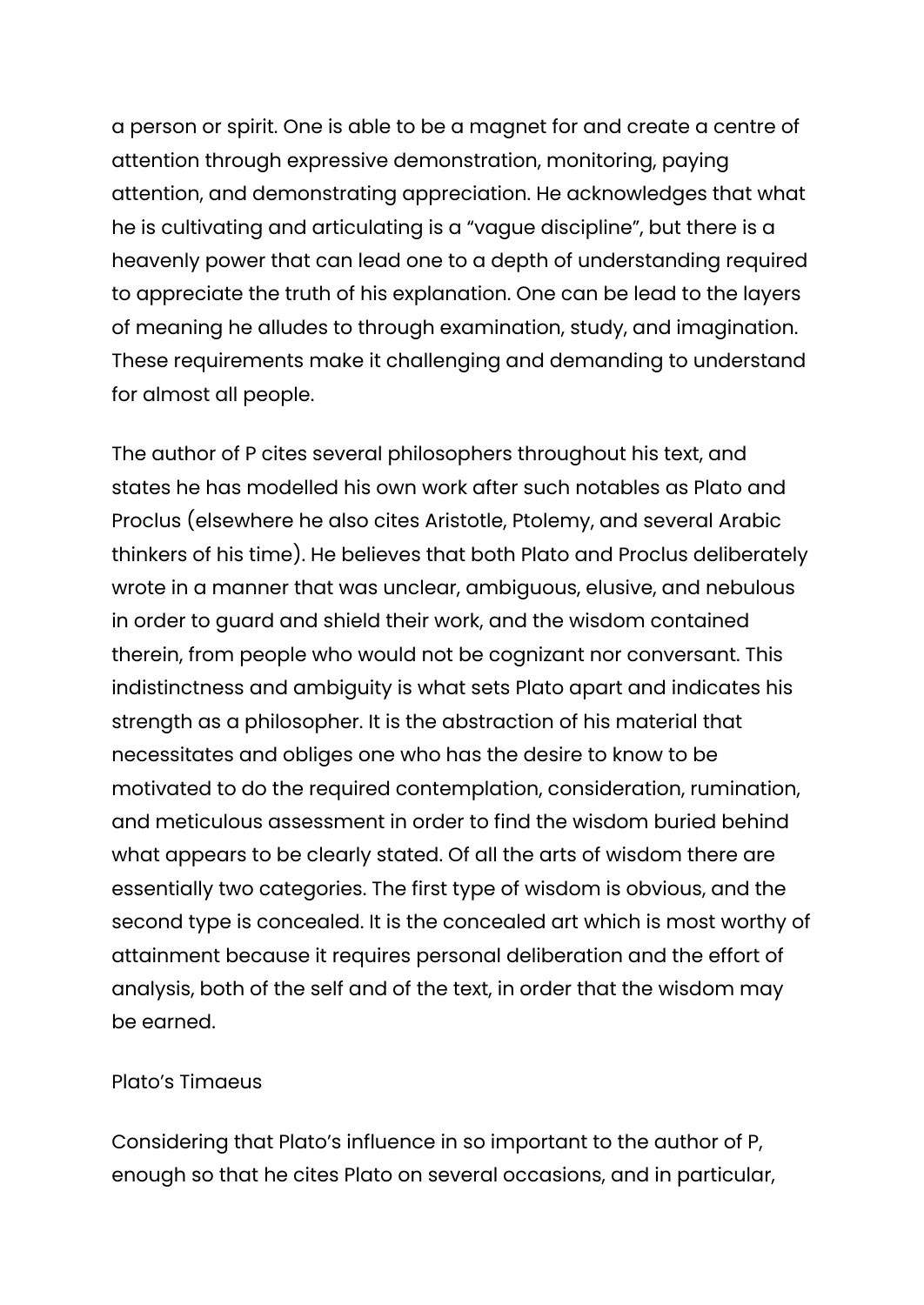justifies his pursuit of wisdom through aligning with the hypostases, perhaps it would be best to look to Plato's classic text Timaeus itself for what insight it offers on the philosophic justification of the pursuit of wisdom through talismanic magic.

Plato's Timaeus does spend many paragraphs on the description and deciphering of the various spheres, or realms, of existence which complement the view that the magic found in the Picatrix is indeed Neo-Platonic, in that it relies on this articulation of ranks of reality to physical correspondences. As said before, a full articulation of Plato's enunciation is outside the scope of this paper. The question on the attainment of wisdom as it relates to the philosophical foundation of the Picatrix is the focus of the discussion presented here.

Plato speaks of wisdom on several occasions in this text. Plato writes:

"Then as to wisdom, do you observe how our law from the very first made a study of the whole order of things, extending even to prophecy and medicine which gives health, out of these divine elements deriving what was needful for human life, and adding every sort of knowledge which was akin to them. All this order and arrangement the goddess first imparted to you when establishing your city; and she chose the spot of earth in which you were born, because she saw that the happy temperament of the seasons in that land would produce the wisest of men. Wherefore the goddess, who was a lover both of war and of wisdom, selected and first of all settled that spot which was the most likely to produce men likest herself. And there you dwelt, having such laws as these and still better ones, and excelled all mankind in all virtue, as became the children and disciples of the gods."

This passage from Timaeus first speaks to the organization of all of existence that takes the totality into consideration and acts as a connecting principal. This connectivity is divinely bestowed and unites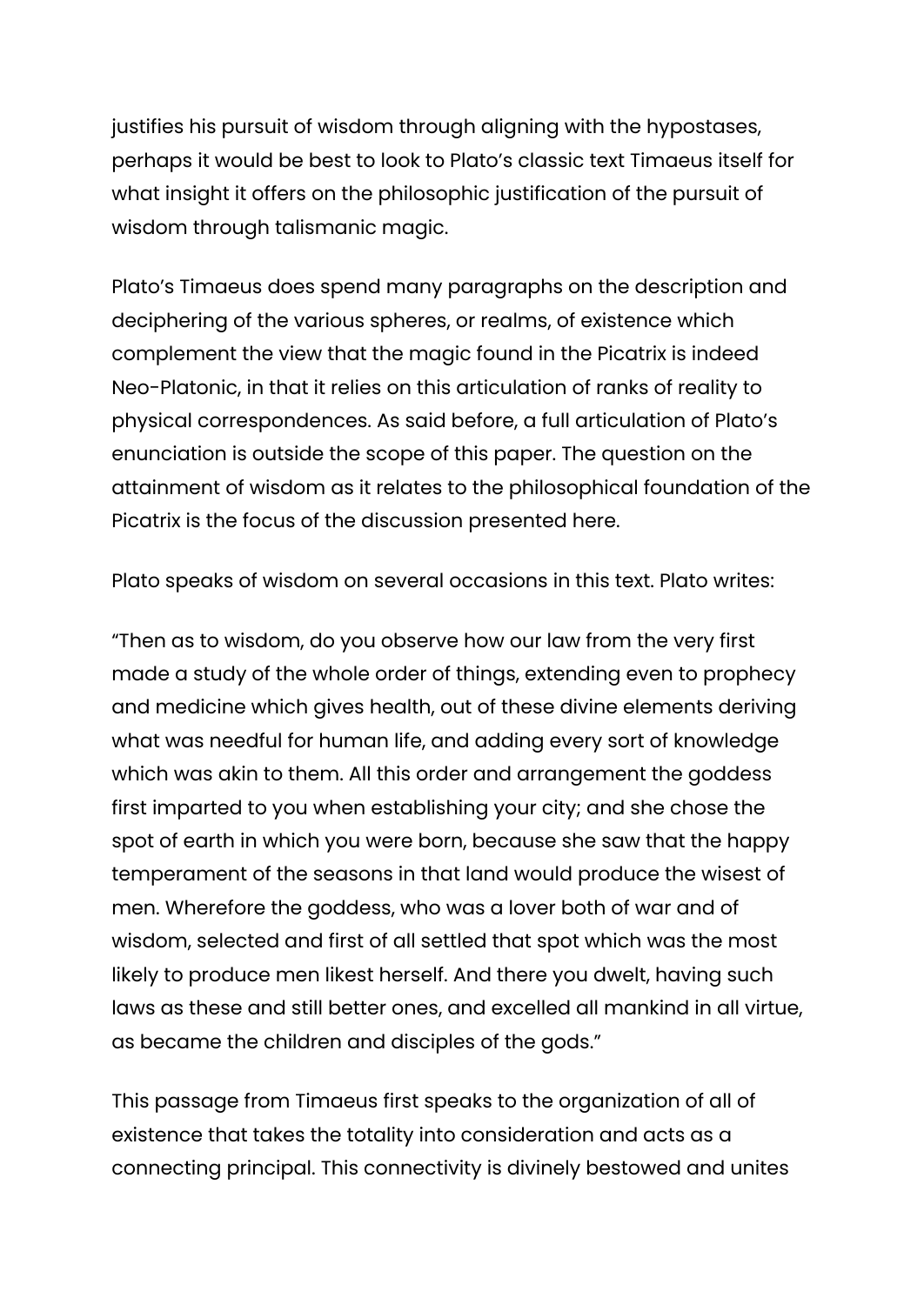all matter on earth, all the elements, and all people within a connected and fated whole.

### Plato goes on to say:

"But he who has been earnest in the love of knowledge and of true wisdom, and has exercised his intellect more than any other part of him, must have thoughts immortal and divine, if he attain truth, and in so far as human nature is capable of sharing in immortality, he must altogether be immortal; and since he is ever cherishing the divine power, and has the divinity within him in perfect order, he will be perfectly happy".

This section of Timaeus speaks of the promise of wisdom to one who develops the skills of contemplation and reflection, through the implementation of one's intellect. To a person who would have an enthusiasm for learning and a drive towards true wisdom, the promise of immortality waits as the potential to be fulfilled. Perhaps it is this experience of immortality that the author of P seeks when he supports the practice of his brand of astrological magic, and the deep understanding of the philosophical foundations to the practice of talismanic magic, that could lead to a life of contentment and satisfaction.

## **Criticisms**

Brian Vickers, though citing the historical importance of the text, criticizes the Picatrix for not having anything at all to do with wisdom or the attainment of knowledge, or even for a desire to know the One better through the practice of working with beings of different ranks. Instead, he believes the Picatrix alters, misrepresents, and distorts the Neo-Platonic model in order to justify the fundamental purpose of the text, which is to serve as a manual that would allow one to seek and act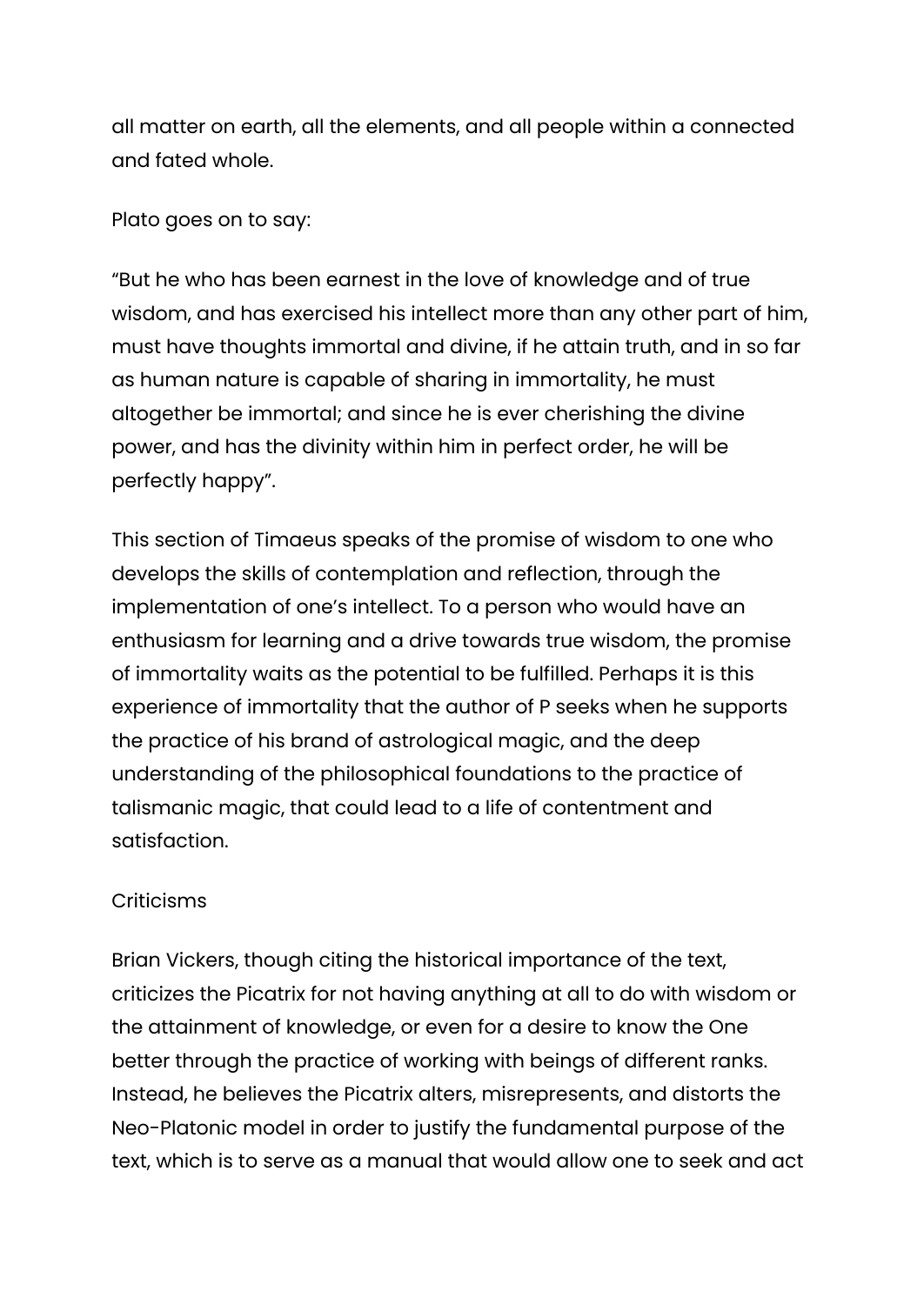on one's own behalf for personal gain. Such "base" desires as "money, power, and women" are cited as some of the aims of a text, which is clothed in the robe of science. Magic is, and was even at the time of the writing of the Picatrix, fundamentally a practice towards the fulfilment of individual aims and personal power.

Willy Hartner expresses his first impression of the Picatrix as being a bizarre amalgamation of incongruent, unrelated, and contrasting ideas. He found the text unsophisticated and vulgar, and bordering on the offensive. His main criticism seems to be that the text seems to desire a unity where none exists. The Picatrix attempts to merge its Neo-Platonic foundation with ancient and archaic superstitious practices that are not necessarily relevant to the aim of the Neo-Platonist. What the text does accomplish is that it serves as an illustration of our human desire of cohesiveness and the desire to feel that efforts to affect our fate are pious and divinely noble and sanctioned.

Aside from the criticism that the main purpose of the text is to support the expression of personal will upon the world, another obvious question that can be raised involves the philosophical foundation of which the Picatrix rests, that is, as a manual that is written primarily to aid in the development of knowledge, in the ultimate aims to earn wisdom. Questions around the many other possible definitions of wisdom, and the methods and approaches to experiencing wisdom in one's life can arise. The full extent of what "wisdom" means, and how people went about articulating its attainment within the same cultural context as the time and place of the Picatrix's writing are perhaps outside the scope of this essay. It is, however, a valuable area of exploration and consideration in a more protracted exploration than the one found in this paper.

The Author of P himself suggests, "Knowledge can only be obtained by those who are well versed in all arts of wisdom". He goes on to list such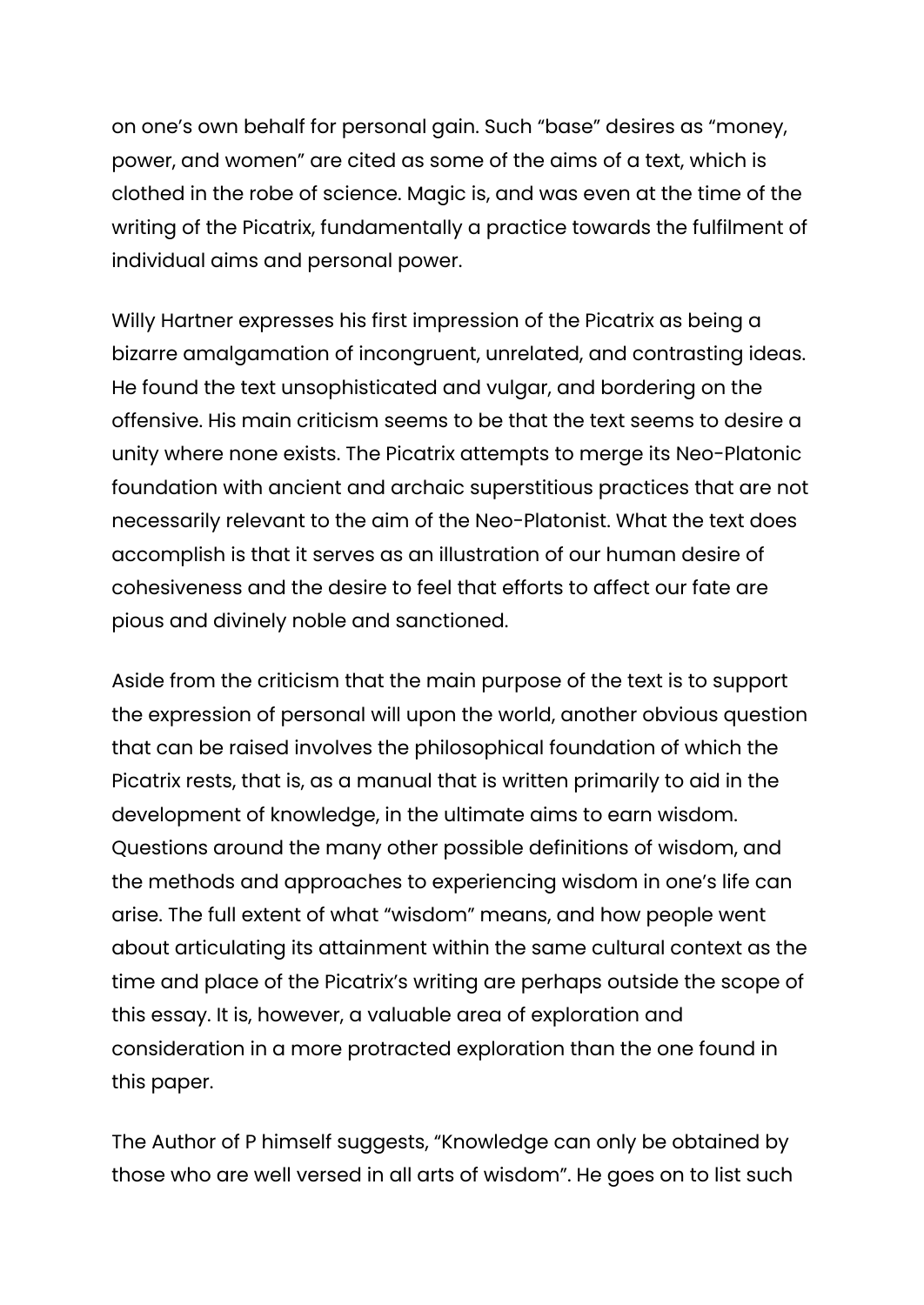diverse activities as religious revelations, asceticism, Arabic-Islamic jurisprudence, theology, and logic as a part of these arts. He goes so far as to allude that each of these arts are a part of ascension on the ranks of being, in line with the Neo-Platonic spheres of hypostases that his whole philosophical foundation is based upon. It appears that the author of P recognizes that there are many ways to develop knowledge that could lead to wisdom, though he suggests that one needs to be a well-rounded person and develop all of these skills within oneself. The limited English translation utilized for this paper, and the outline of the complete Latin translation, suggests that, in his writing, the author of P focuses almost exclusively on the "celestial sciences", or astrological occult practices.

#### **Conclusions**

I began this paper with a brief introduction to the Picatrix. It's question of authorship and a brief summary of the magical practices found within the text followed. The historical and philosophical influences have been explored. I began my thesis in the hopes of elucidating some key critical questions in this academic exploration: What is the purpose for the individual who sees this text? What is gained from utilizing it? The author says he does it all for wisdom. What does this text say about wisdom?

The text itself says that the author hopes to inspire within the reader a thirst for knowledge that would lead on to wisdom. Wisdom is the highest ideal. The definition of wisdom for the Author of P appears to arrive within a Neo-Platonic framework. What one gains from wisdom is a closer relationship to the One, a direct experience of the divine itself. By dedicating oneself to the arts of wisdom, one is able to move more fully in the various spheres of existence and ever closer to understanding the immortal nature within, thus that realization would lead one to immortality.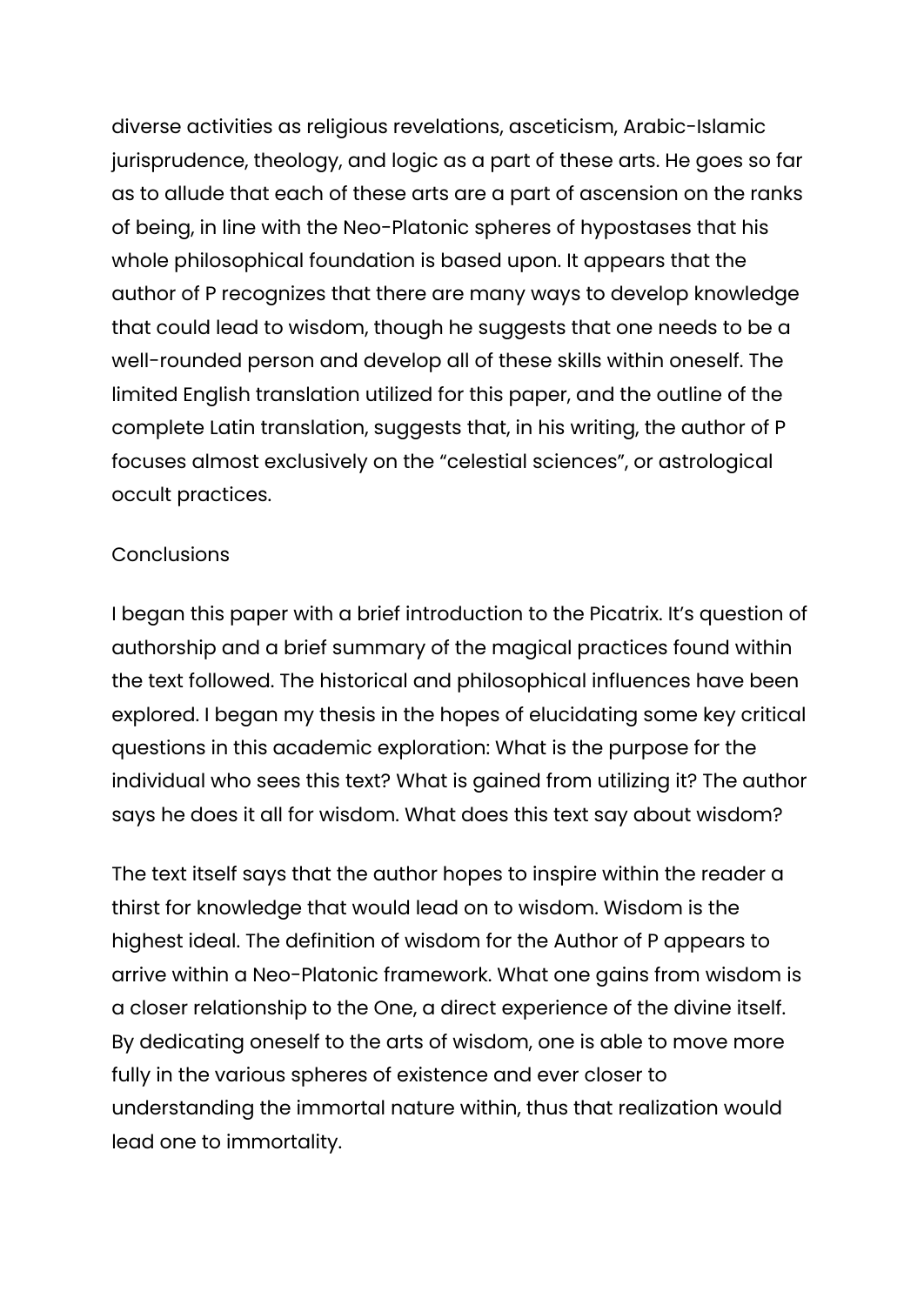Though he states that occult practices are only one piece in this ultimate goal, it is the main focus of the Picatrix. The text relies on a conscious connection with Plato and other Neo-Platonists, and unconscious connections with the confluence of occult practices from various ancient cultures, to justify its belief that wisdom is something that is ultimately felt. Wisdom is something to be experienced. Most importantly perhaps, wisdom is to be earned through contemplation, reflection, and the effort to understand oneself through the intellect and through esoteric experience.

## References

Willy Hartner, Notes on Picatrix. Isis, Vol 56, No.4, (Winter 1965), pp 438-451. Pg 440-441. Published by the University of Chicago Press on behalf of the History of Science Society.

David Pingree, Some Sources of the Ghayat al-Hakim. Journal of Warburg and Courtauld Institutes, Vol. 43, (1980), pp. 1-15. Published by the Warburg Institute

Plato, Timaeus, 360 BC, Translated by Benjamin Jowett New York, C. Scribner's Sons, [1871] pg 1. Accessed on 2008-06-01

# http://www.sacred-texts.com/cla/plato/timaeus.htm

Unknown, The Picatrix Ghayat al-Hakim: The Goal of the Wise Volume 1. Translated from the Arabic by Hashem Atallah. Edited by William Kiesel. Ouroboros Press 2002 Seattle, USA

Brian Vickers, Picatrix: the Latin Version of the Ghayat al-Hakim by David Pingree. Isis, Vol. 81, No.1, (Mar 1990), pp.103-104. Published by the University of Chicago Press on behalf of the History of Science Society.